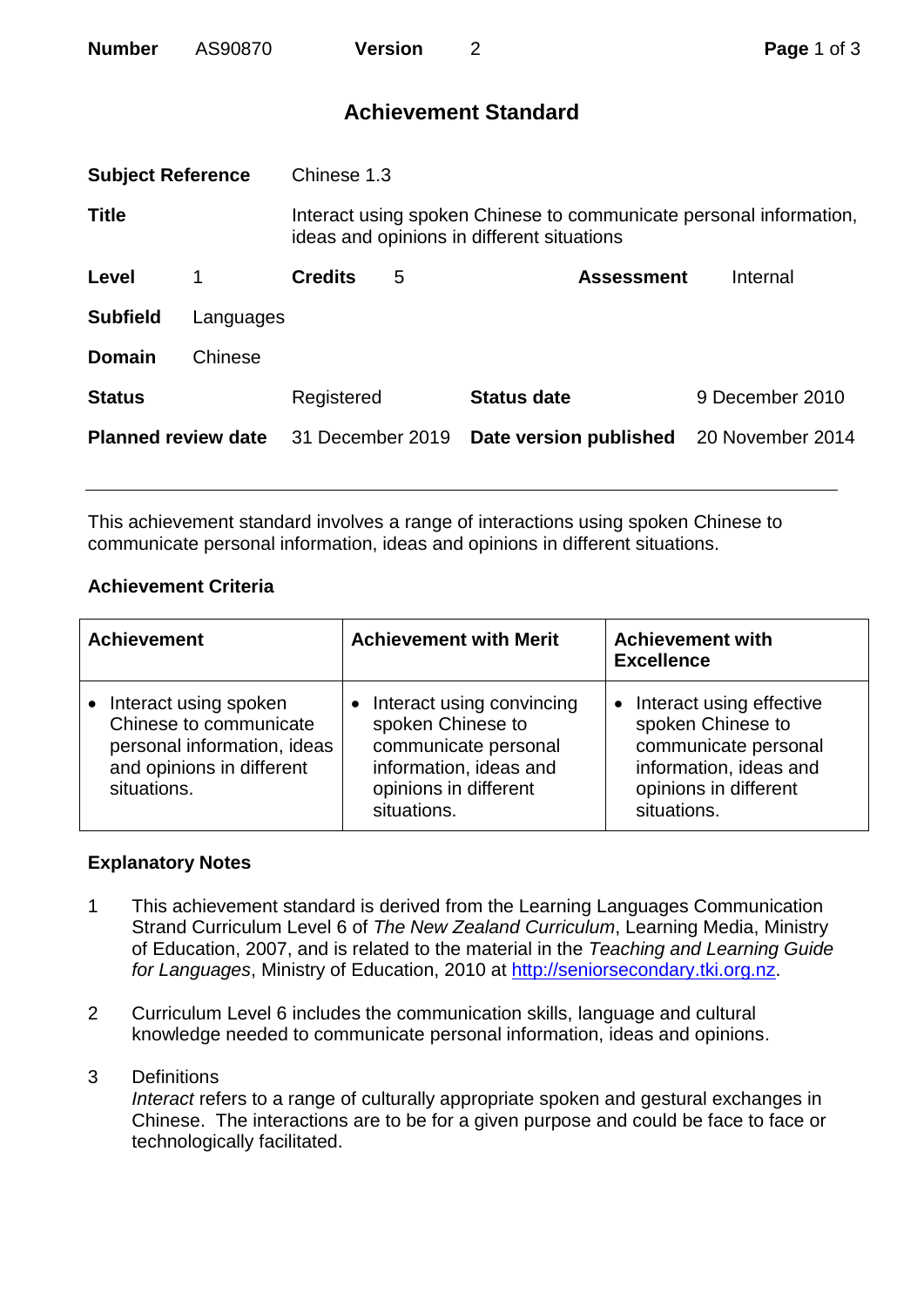Interactions are characterised by:

- a genuine purpose
- negotiating meaning
- initiating and maintaining
- participating and contributing
- natural language
- using different language for different purpose(s)
- using conventions (eg cultural, courtesies, gestures)
- contextually appropriate language
- using simple interactive strategies such as fillers, questioning, thanking, apologising, pausing, prompting, seeking clarification.

Not all characteristics may be evident in one interaction.

Interaction may be hindered in some places by inconsistencies in:

- language features
- understanding
- pronunciation
- intonation
- rhythm patterns
- delivery speed or audibility
- stress patterns
- tones.

*Personal information* includes opinions, ideas and information that relate to the student's life, and may include formal cultural responses.

*Formal cultural responses* refer to language and cultural responses in formal situations and rituals (eg rituals and protocols around food, gift giving, different ways of interacting with elders).

*Different situations* include a selection of transactional, social, conversational, formal cultural, and routine contexts.

*Communicate personal information, ideas and opinions* means to share information, ideas and opinions that are relevant to the context (eg conversations about past and future events, incidental social exchanges, short plays and unprepared interactions on areas of most immediate relevance).

*Areas of most immediate relevance* refer to language related to basic personal information and past, present and/or future experiences (eg family, shopping, local area, events and activities).

*Convincing spoken Chinese* refers to interaction showing use of a range of language that is fit for the context and generally successful selection from a repertoire of language features and strategies to support the interaction. Interaction is not significantly hindered by inconsistencies.